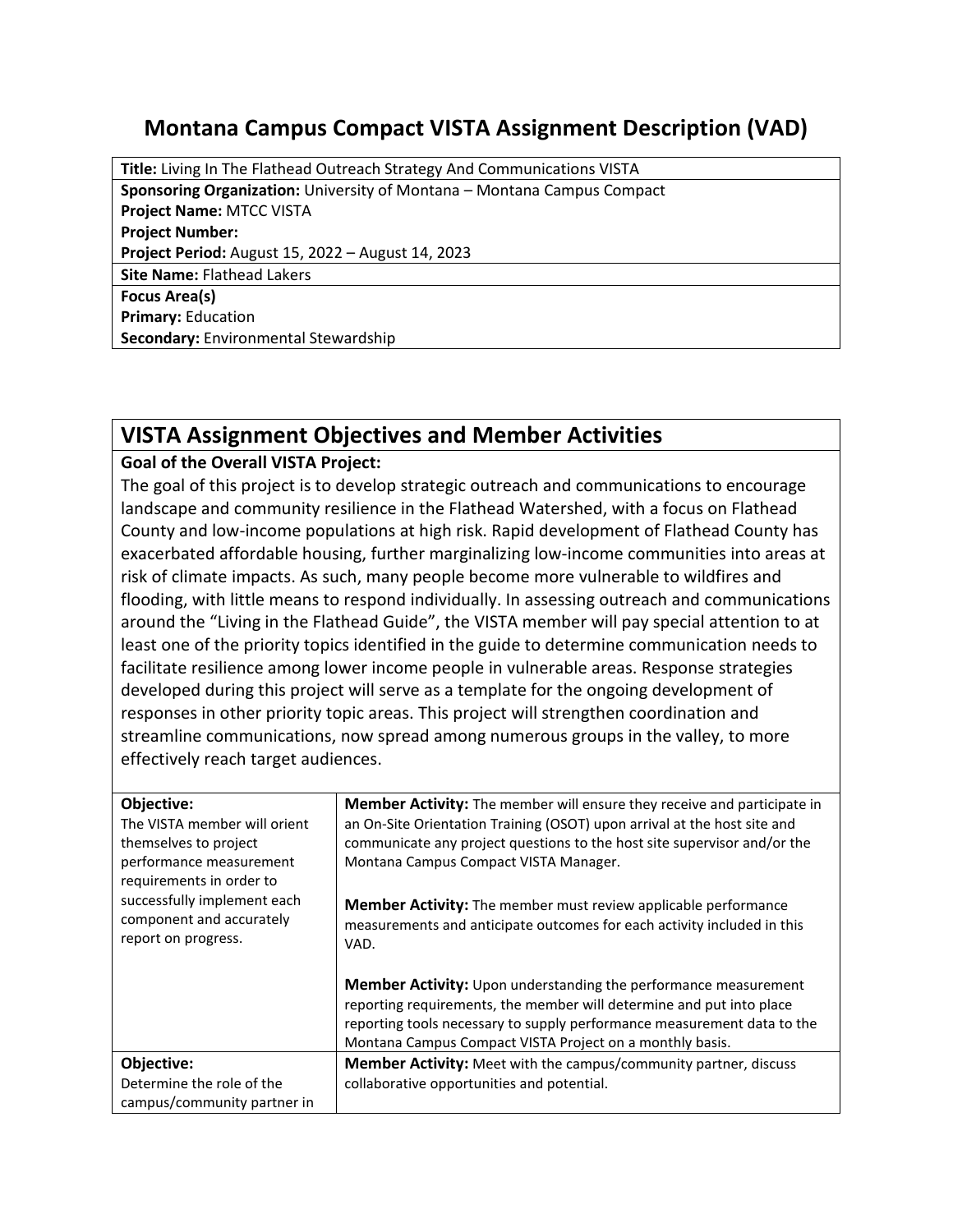| the VISTA project.                                                                                                                          | Member Activity: Maintain regular communication with campus partner.                                                                                                                                                                                                                                                                                                                                                                                                                                                |
|---------------------------------------------------------------------------------------------------------------------------------------------|---------------------------------------------------------------------------------------------------------------------------------------------------------------------------------------------------------------------------------------------------------------------------------------------------------------------------------------------------------------------------------------------------------------------------------------------------------------------------------------------------------------------|
| Objective:<br>Carry out effective activities<br>by increasing personal<br>knowledge and skills and by<br>collaborating with other<br>staff. | Member Activity: Communicate regularly with the project supervisor<br>to set weekly goals, plan activities, and keep tasks on schedule.<br>Member Activity: Seek out and request to attend trainings or other<br>professional development opportunities pertinent to the project.<br>Member Activity: Attend bi-monthly meetings with the Flathead<br>Climate Resilience Workgroup to plan and review activities and                                                                                                |
|                                                                                                                                             | projects, and to discuss next steps.                                                                                                                                                                                                                                                                                                                                                                                                                                                                                |
| Objective:<br>Identify target audiences, key<br>messages, and effective<br>communication strategies.                                        | Member Activity: Select one or two priority focus areas from the<br>"living in the Flathead Guide" to focus on, and identify the audiences<br>which most need to increase their knowledge of the topics and<br>actions presented in the guide.                                                                                                                                                                                                                                                                      |
|                                                                                                                                             | Member Activity: Assess what other storytelling and communication<br>efforts are already underway in the region that aim to increase<br>awareness of climate resilience and land stewardship, including<br>efforts being undertaken by "Living in the Flathead Guide partners".                                                                                                                                                                                                                                     |
|                                                                                                                                             | Member Activity: Research how to most effectively message the<br>identified audiences through traditional and non-traditional avenues,<br>including multimedia. Explore at least five different options for<br>messaging and communication strategies.                                                                                                                                                                                                                                                              |
| Objective:<br>Implement a communication<br>strategy and share stories<br>pertinent to climate<br>resilience with the<br>community.          | Member Activity: Compile stories from nonprofit newsletters, natural<br>resource government agencies, and other sources about resilience<br>and other topics relevant to the "Living in the Flathead Guide". In<br>particular, focus on stories that share on topics currently under-<br>represented in outreach.                                                                                                                                                                                                   |
|                                                                                                                                             | <b>Member Activity:</b> Develop stories for various audiences, across<br>community demographics, that discuss and/or demonstrate resilience<br>issues and actions on at least one priority topic area from the guide.<br>Tie stories to what the guide recommends and values, e.g.: 'This is<br>what is happening in the Flathead' and 'This is how the Guide says to<br>deal with it'. These stories should be viewed as templates for<br>completing similar projects in the future related to other guide topics. |
|                                                                                                                                             | Member Activity: Design a social media strategy for disseminating<br>these stories that will appeal to high school students in the Flathead<br>and invite their engagement.                                                                                                                                                                                                                                                                                                                                         |